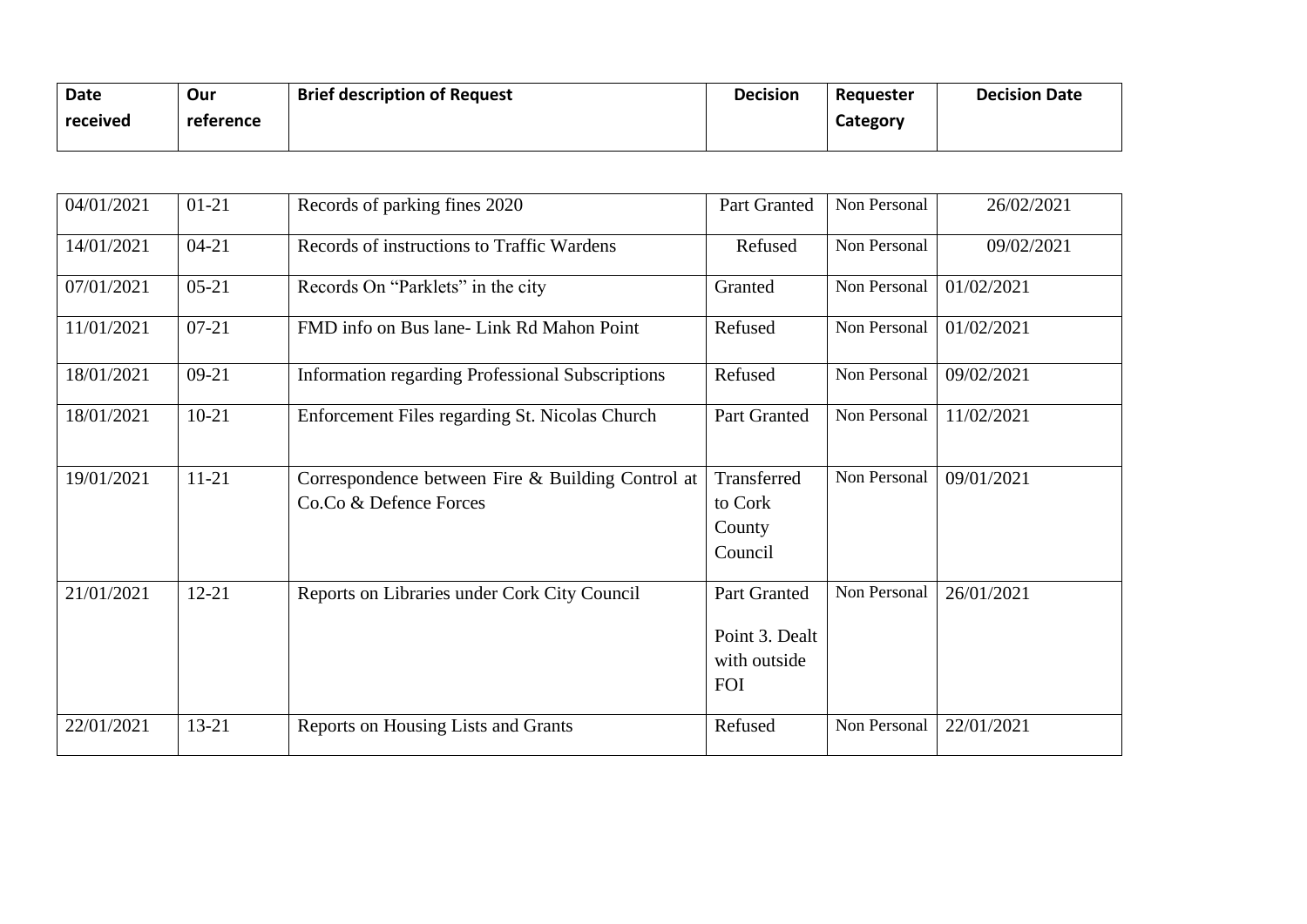| <b>Date</b> | Our       | <b>Brief description of Request</b> | <b>Decision</b> | Requester | <b>Decision Date</b> |
|-------------|-----------|-------------------------------------|-----------------|-----------|----------------------|
| received    | reference |                                     |                 | Category  |                      |
|             |           |                                     |                 |           |                      |

|            |           |                                                  | Dealt with                           |              |            |
|------------|-----------|--------------------------------------------------|--------------------------------------|--------------|------------|
|            |           |                                                  | outside FOI                          |              |            |
| 22/01/2021 | $14 - 21$ | Current suppliers of payment options in Council  | Refused                              | Non Personal | 16/02/2021 |
| 22/01/2021 | $15 - 21$ | Cladding Fire & Safety Reports                   | Part Granted                         | Non Personal | 18/02/2021 |
| 21/01/2021 | $16 - 21$ | Correspondence between CCC & Escooter co's       | <b>Part Granted</b>                  | Non Personal | 01/03/2021 |
| 28/01/2021 | $17 - 21$ | Housing Loans and Grants Records                 | Refused                              | Non Personal | 02/02/2021 |
| 29/01/2021 | $20 - 21$ | Part 8 Tenders - Half moon lane - Tramore valley | Refused                              | Non Personal | 03/02/2021 |
| 01/02/2021 | $21 - 21$ | Dog Fouling Information                          | Refused<br>Dealt with<br>outside FOI | Non Personal | 05/02/2021 |
| 12/02/2021 | $24 - 21$ | <b>Planning Enforcement File</b>                 | Refused                              | Non Personal | 26/02/2021 |
| 12/02/2021 | $25 - 21$ | Correspondence between CCC & Live Nation         | Refused                              | Non Personal | 10/03/2021 |
| 12/02/2021 | $26 - 21$ | Correspondence between CCC & TEG MJR             | Refused                              | Non Personal | 10/03/2021 |
| 16/02/2021 | $27 - 21$ | Wattage at Tramore Valley Park                   | Refused                              | Non Personal | 17/02/2021 |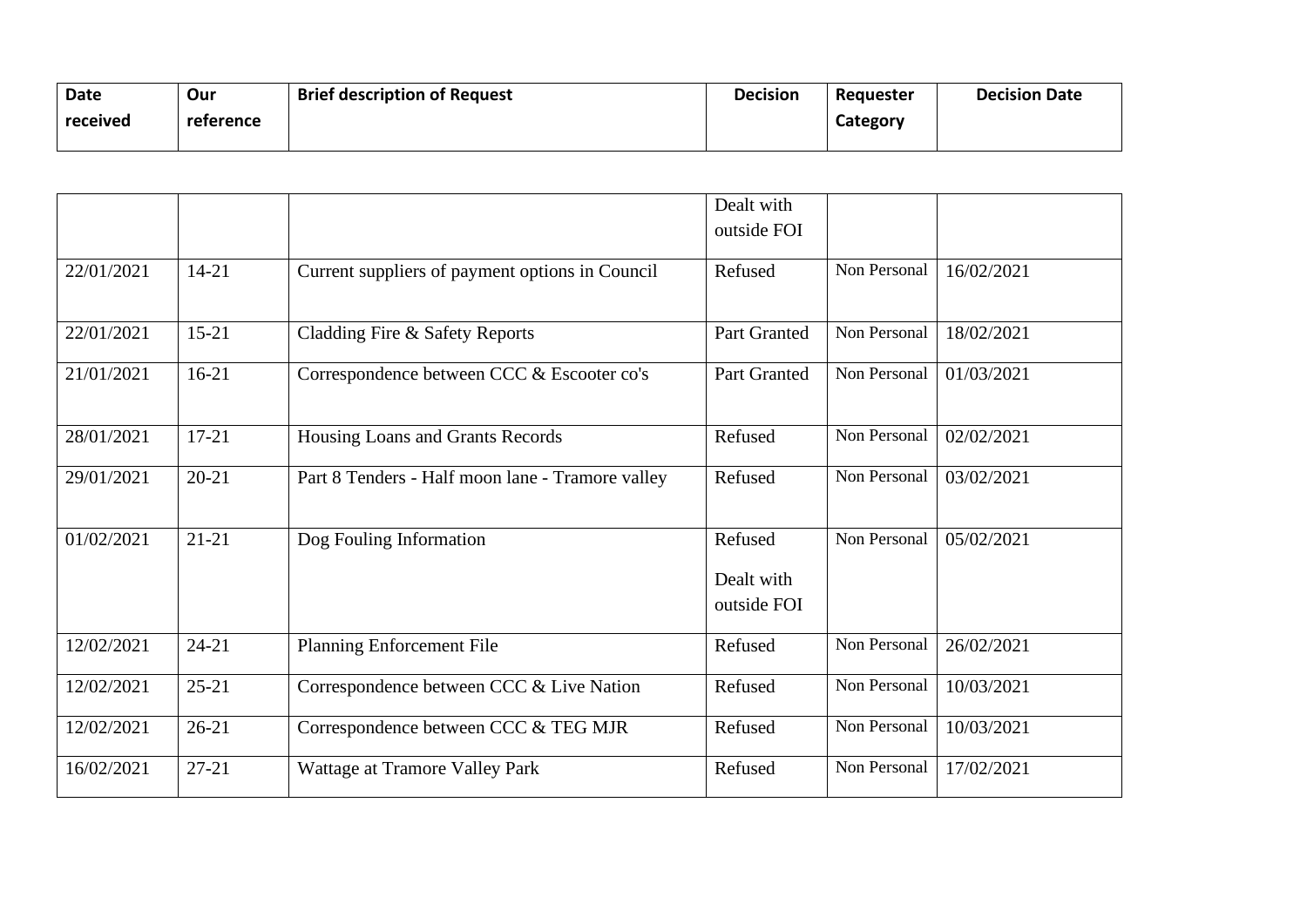| <b>Brief description of Request</b><br><b>Date</b><br>Our<br>received<br>reference | <b>Decision</b> | Requester<br>Category | <b>Decision Date</b> |
|------------------------------------------------------------------------------------|-----------------|-----------------------|----------------------|
|------------------------------------------------------------------------------------|-----------------|-----------------------|----------------------|

|            |           |                                                | Dealt with          |              |            |
|------------|-----------|------------------------------------------------|---------------------|--------------|------------|
|            |           |                                                | outside FOI         |              |            |
| 16/02/2021 | 28-21     | Records - Douglas Court Shopping centre        | <b>Part Granted</b> | Non Personal | 15/03/2021 |
| 16/02/2021 | $29 - 21$ | <b>Event Centre Correspondence</b>             | <b>Part Granted</b> | Non Personal | 15/03/2021 |
| 16/02/2021 | $30 - 21$ | <b>Expenses of Cork City Councillors</b>       | Refused             | Non Personal | 17/02/2021 |
|            |           |                                                | Dealt with          |              |            |
|            |           |                                                | <b>Outside FOI</b>  |              |            |
| 16/02/2021 | $31 - 21$ | Road closure & scaffolding on Barrack Street   | Part Granted        | Non Personal | 10/03/2021 |
| 24/02/2021 | $34 - 21$ | Development contributions to Cork City Council | Refused             | Non Personal | 24/02/2021 |
| 23/02/2021 | $35 - 21$ | <b>Details of EEEA Applicants</b>              | Refused             | Non Personal | 08/03/2021 |
|            |           |                                                | Dealt with          |              |            |
|            |           |                                                | <b>Outside FOI</b>  |              |            |
| 26/02/2021 | 38-21     | Footpath outside Maddens Buildings, cork       | <b>Part Granted</b> | Non Personal | 24/03/2021 |
| 01/03/2021 | $39 - 21$ | Communications between CCC & Failte Ireland    | Part Granted        | Non Personal | 26/03/2021 |
| 05/03/2021 | $41 - 21$ | Poulavone Roundabout                           | Part Granted        | Non Personal | 31/03/2021 |
| 05/03/2021 | $42 - 21$ | <b>July Stimulus</b>                           | Part Granted        | Non Personal | 26/03/2021 |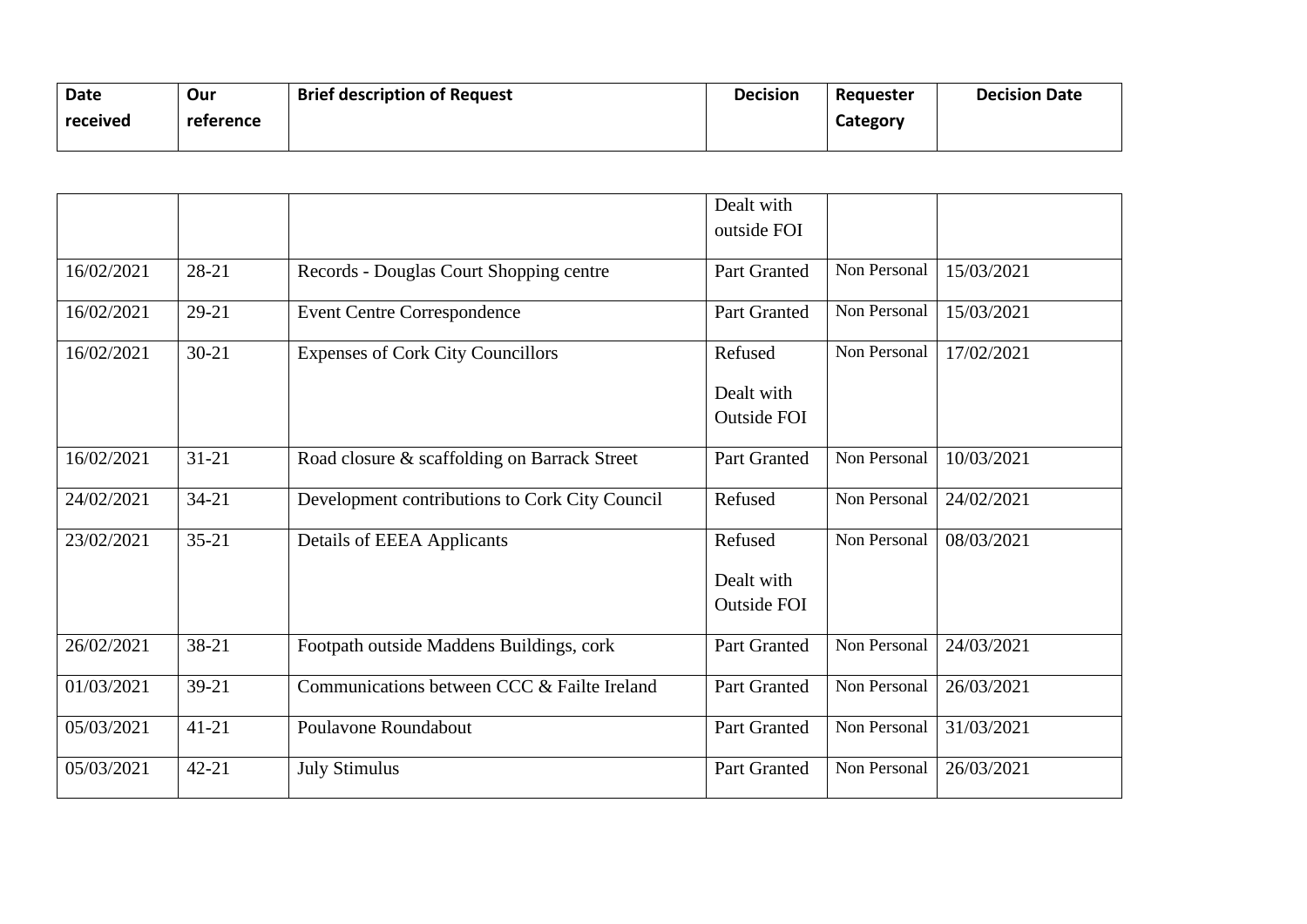| <b>Date</b> | Our       | <b>Brief description of Request</b> | <b>Decision</b> | Requester | <b>Decision Date</b> |
|-------------|-----------|-------------------------------------|-----------------|-----------|----------------------|
| received    | reference |                                     |                 | Category  |                      |
|             |           |                                     |                 |           |                      |

| 12/03/2021 | $46 - 21$ | Staff, Bonuses, Redundancies, Grants etc.       | Refused            | Non Personal | 15/03/2021 |
|------------|-----------|-------------------------------------------------|--------------------|--------------|------------|
|            |           |                                                 | Dealt with         |              |            |
|            |           |                                                 | <b>Outside FOI</b> |              |            |
| 12/03/2021 | $47 - 21$ | <b>Whitescross Junction</b>                     | Refused            | Non Personal | 19/03/2021 |
|            |           |                                                 | Dealt with         |              |            |
|            |           |                                                 | outside FOI        |              |            |
| 15/03/2021 | 48-21     | Straw Hill, Gerald Griffin Street.              | Part Granted       | Non Personal | 12/04/2021 |
| 15/03/2021 | 49-21     | <b>CCC</b> Internal Audit Report                | Granted            | Non Personal | 13/04/2021 |
| 18/03/2021 | $50 - 21$ | Tree Felling at Leemount Place & Leemount Cross | Granted            | Non Personal | 31/03/2021 |
| 22/03/2021 | $51-21$   | Fire Certs in Douglas Village Shopping Centre   | Part Granted       | Non Personal | 09/04/2021 |
| 23/03/2021 | $52 - 21$ | Pedestrianised Streets in Cork City             | Refused            | Non Personal | 26/03/2021 |
|            |           |                                                 | Dealt with         |              |            |
|            |           |                                                 | outside FOI        |              |            |
|            |           |                                                 |                    |              |            |
| 24/03/2021 | 53-21     | Pairc Ui Chaoimh Expansion                      | Refused            | Non Personal | 21/04/2021 |
| 24/03/2021 | $54 - 21$ | Marina Park: Phase 1, Zone 3                    | Refused            | Non Personal | 19/05/2021 |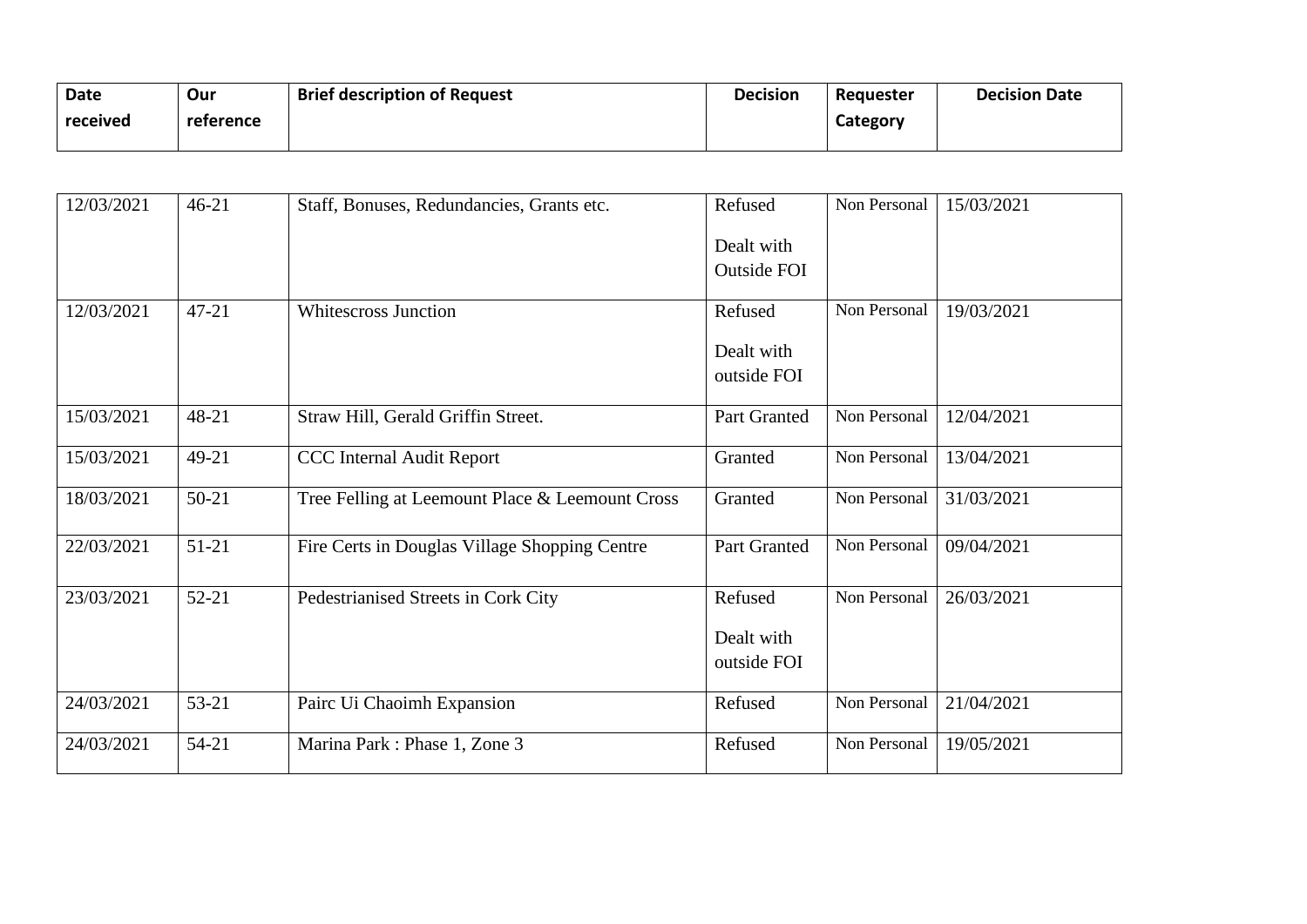| Date     | Our       | <b>Brief description of Request</b> | <b>Decision</b> | Requester | <b>Decision Date</b> |
|----------|-----------|-------------------------------------|-----------------|-----------|----------------------|
| received | reference |                                     |                 | Category  |                      |
|          |           |                                     |                 |           |                      |

| 26/03/2021 | $55 - 21$ | Completed Audit Reports for CCC 2019 & 2020                   | Granted                                     | Non Personal | 14/04/2021 |
|------------|-----------|---------------------------------------------------------------|---------------------------------------------|--------------|------------|
| 29/03/2021 | 56-21     | St Kevin's Development                                        | Granted                                     | Non Personal | 21/04/2021 |
| 26/03/2021 | $57-21$   | Housing & Disability Steering Group                           | Refused                                     | Non Personal | 06/04/2021 |
| 31/03/2021 | $60 - 21$ | Social housing Property                                       | Refused<br>Dealt with<br><b>Outside FOI</b> | Non Personal | 01/04/2021 |
| 31/03/2021 | $63 - 21$ | Copy of Covenant from a Folio                                 | Refused                                     | Non Personal | 26/04/2021 |
| 31/03/2021 | $64 - 21$ | Footpaths in Sun Valley Drive/Spriggs Road                    | Part Granted                                | Non Personal | 27/04/2021 |
| 06/04/2021 | 66-21     | 11, 12 & 13 Straw Hall, Cork                                  | Granted                                     | Non Personal | 27/04/2021 |
| 13/04/2021 | $70 - 21$ | <b>Traveller Funding Queries</b>                              | Refused<br>Dealt with<br>outside FOI        | Non Personal | 16/04/2021 |
| 14/04/2021 | $71 - 21$ | Disabled Parking Bays in Pedestrianised Streets in<br>City    | Granted                                     | Non Personal | 13/05/2021 |
| 13/04/2021 | $72 - 21$ | Councillors Traveling and Mileage expenses for 2020<br>& 2021 | Refused                                     | Non Personal | 20/04/2021 |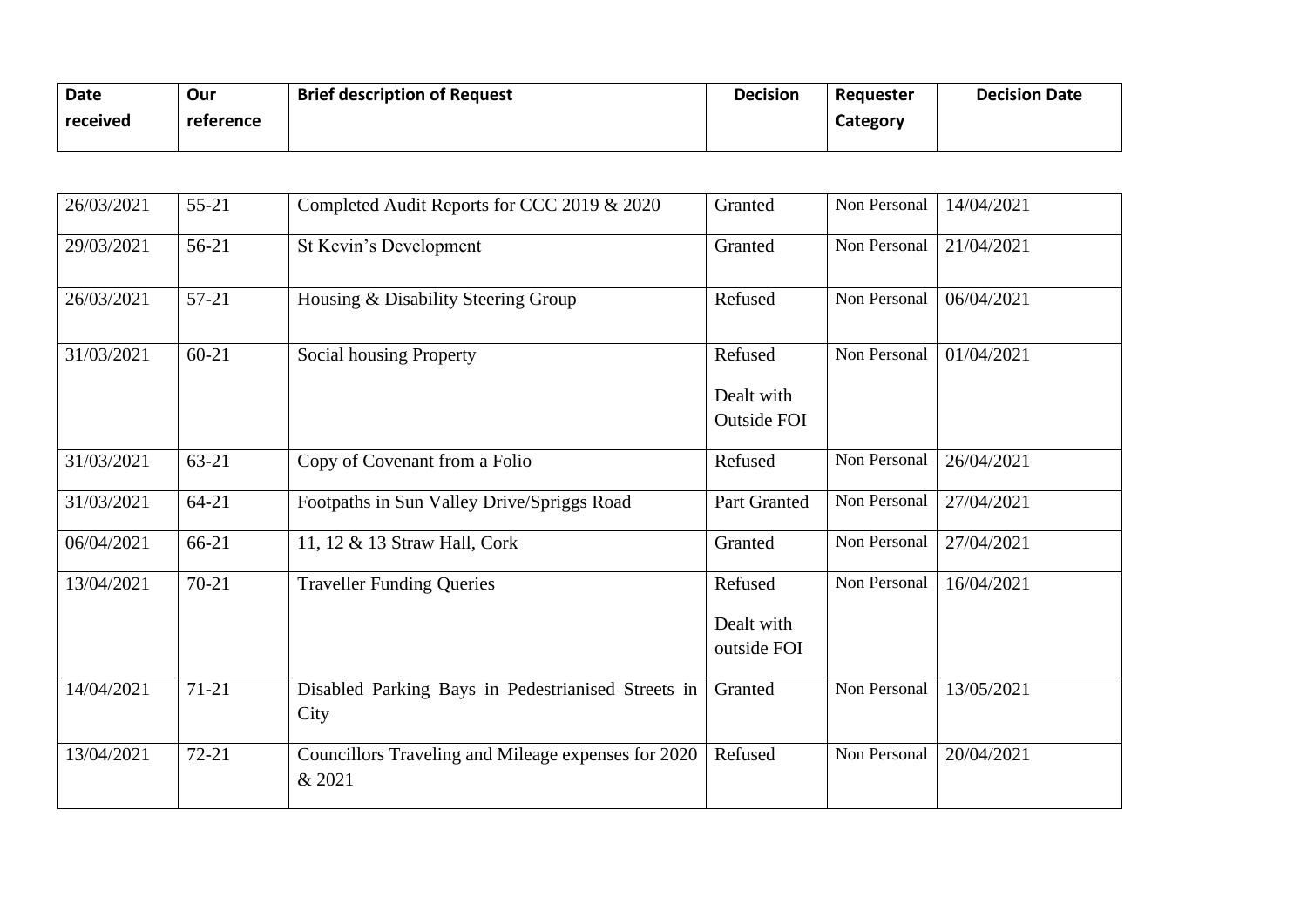| Date     | Our       | <b>Brief description of Request</b> | <b>Decision</b> | Reguester | <b>Decision Date</b> |
|----------|-----------|-------------------------------------|-----------------|-----------|----------------------|
| received | reference |                                     |                 | Category  |                      |
|          |           |                                     |                 |           |                      |

| 15/04/2021 | $73 - 21$ | Cork City Council Audit Reports 2020      | Granted      | Non Personal | 11/05/2021 |
|------------|-----------|-------------------------------------------|--------------|--------------|------------|
| 15/04/2021 | $75 - 21$ | Deed of Conveyancing                      | Refused      | Non Personal | 12/05/2021 |
| 19/04/2021 | $77 - 21$ | Documents regarding Tree Felling          | Part Granted | Non Personal | 14/05/2021 |
| 19/04/2021 | 78-21     | <b>Traffic Wardens</b>                    | Withdrawn    | Non Personal | 27/04/2021 |
| 22/04/2021 | 80-21     | <b>National Recycling Metals Facility</b> | Withdrawn    | Non Personal | 23/08/2021 |
| 23/04/2021 | 81-21     | Funding to GAA by Cork City Council       | Refused      | Non Personal | 05/05/2021 |
| 23/04/2021 | 82-21     | Abandoned Bicycles in Cork City           | Refused      | Non Personal | 30/04/2021 |
| 26/04/2021 | 83-21     | <b>Statistics - Dogs in Cork City</b>     | Refused      | Non Personal | 27/04/2021 |
| 27/04/2021 | 84-21     | Housing Maintenance Audit                 | Granted      | Non Personal | 11/05/2021 |
| 27/04/2021 | 86-21     | Speed ramps in Oakfield Avenue, Glanmire  | Granted      | Non Personal | 24/05/2021 |
| 29/04/2021 | 87-21     | <b>Local Area Committee Minutes</b>       | Granted      | Non Personal | 25/05/2021 |
| 29/04/2021 | 88-21     | Clarks Hill Road Widening                 | Refused      | Non Personal | 20/05/2021 |
| 29/04/2021 | 89-21     | Mount Oval, prior to taking in charge     | Refused      | Non Personal | 10/06/2021 |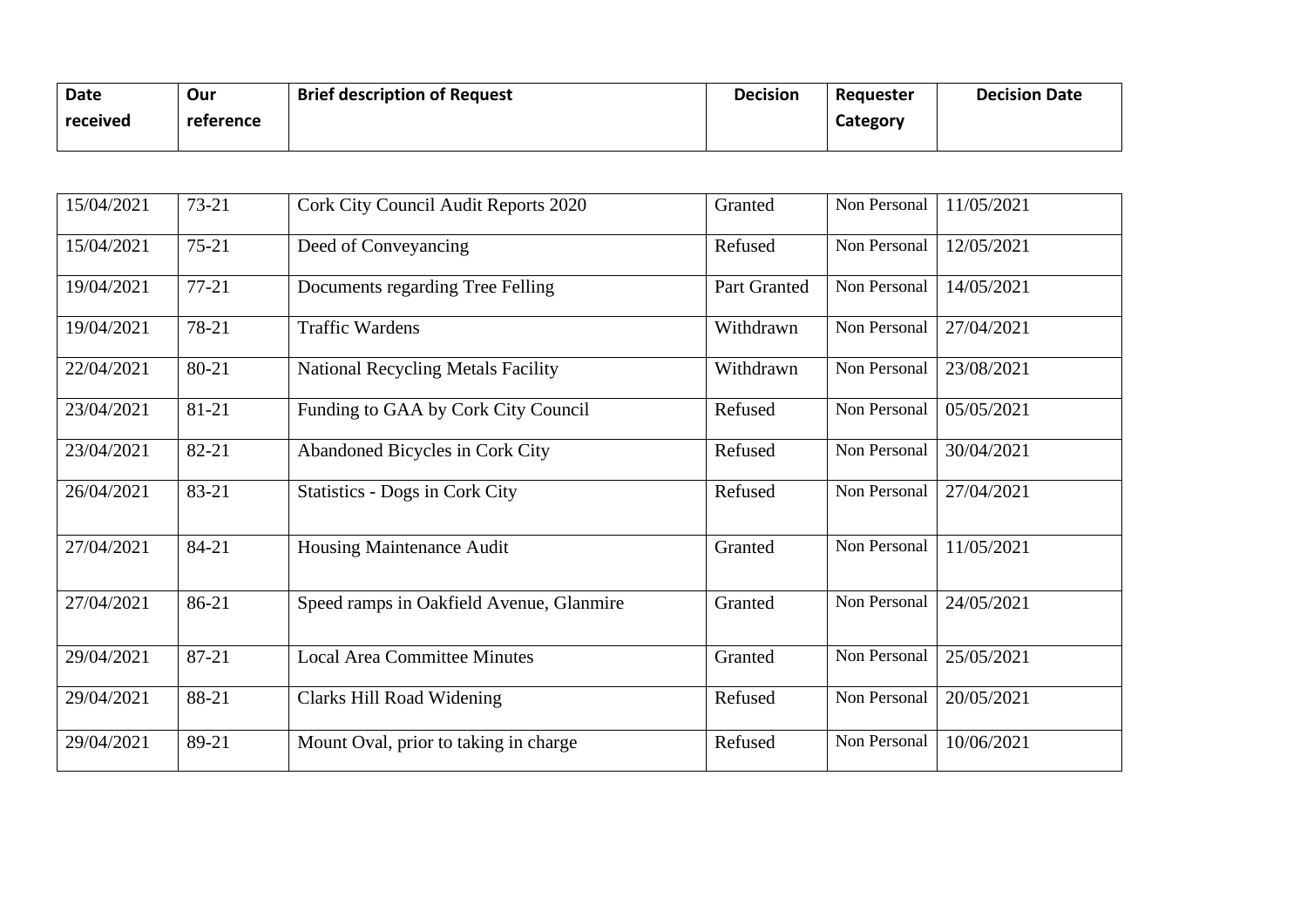| Date     | Our       | <b>Brief description of Request</b> | <b>Decision</b> | Requester | <b>Decision Date</b> |
|----------|-----------|-------------------------------------|-----------------|-----------|----------------------|
| received | reference |                                     |                 | Category  |                      |
|          |           |                                     |                 |           |                      |

| 04/05/2021 | $90 - 21$ | Company awarded tender for Psychometric Testing                 | Refused<br>Dealt with<br>Outside FOI | Non Personal | 13/05/2021 |
|------------|-----------|-----------------------------------------------------------------|--------------------------------------|--------------|------------|
| 04/05/2021 | 93-21     | Kinsale Road to Viaduct Greenway                                | Refused<br>Dealt with<br>Outside FOI | Non Personal | 05/05/2021 |
| 04/05/2021 | $94 - 21$ | Road works in Ballincollig                                      | Part Granted                         | Non Personal | 31/05/2021 |
| 05/05/2021 | $95 - 21$ | Costs on cleaning and litter                                    | Refused<br>Dealt with<br>Outside FOI | Non Personal | 07/05/2021 |
| 10/05/2021 | 96-21     | Fire Officer Report on Disabled parking in Phairc Ui<br>Chaoimh | Granted                              | Non Personal | 02/06/2021 |
| 06/05/2021 | $97 - 21$ | Parking on South Mall & Staff Parking                           | Refused<br>Dealt with<br>Outside FOI | Non Personal | 14/05/2021 |
| 13/05/2021 | 98-21     | <b>Derelict Buildings</b>                                       | Granted                              | Non Personal | 04/06/2021 |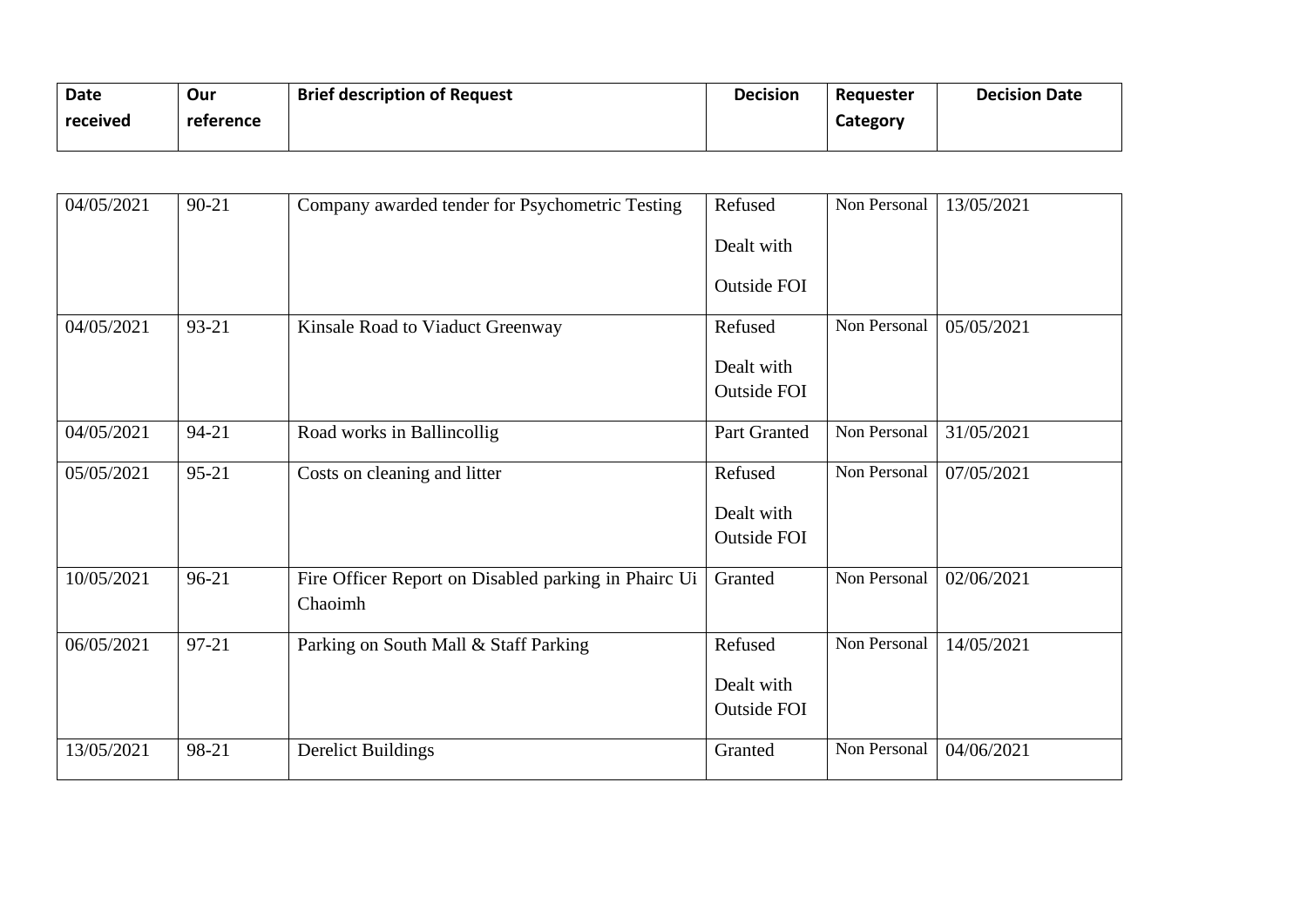| <b>Date</b> | Our       | <b>Brief description of Request</b> | <b>Decision</b> | Requester | <b>Decision Date</b> |
|-------------|-----------|-------------------------------------|-----------------|-----------|----------------------|
| received    | reference |                                     |                 | Category  |                      |
|             |           |                                     |                 |           |                      |

| 13/05/2021 | 99-21      | <b>Derelict Building Levies</b>                    | Refused            | Non Personal | 14/05/2021 |
|------------|------------|----------------------------------------------------|--------------------|--------------|------------|
|            |            |                                                    | Dealt with         |              |            |
|            |            |                                                    | <b>Outside FOI</b> |              |            |
|            |            |                                                    |                    |              |            |
| 17/05/2021 | 100-21     | Rebuilding Ireland Home Loans Credit Policy        | Refused            | Non Personal | 15/06/2021 |
| 17/05/2021 | $101 - 21$ | Housing for People with Disabilities               | Refused            | Non Personal | 18/05/2021 |
|            |            |                                                    |                    |              |            |
|            |            |                                                    | Dealt with         |              |            |
|            |            |                                                    | <b>Outside FOI</b> |              |            |
| 17/05/2021 | 103-21     | <b>Information about Domestic Violence Funding</b> | Refused            | Non Personal | 20/05/2021 |
| 18/05/2021 | 104-21     | Long-term Leasing Agreements in the Residential    | Refused            | Non Personal | 15/06/2021 |
|            |            | Sector with LA's                                   |                    |              |            |
| 18/05/2021 | $105 - 21$ | LA and Dept of Housing - Leasing agreements        | Refused            | Non Personal | 15/06/2021 |
|            |            |                                                    |                    |              |            |
| 24/05/2021 | 108-21     | Bike Racks – Kennedy Park Signage in Ballyphehane  | Withdrawn          | Non Personal | 25/05/2021 |
| 24/05/2021 | 109-21     | Chief Exec & Bike Rides                            | Refused            | Non Personal | 18/06/2021 |
|            |            |                                                    |                    |              |            |
|            |            |                                                    |                    |              |            |
| 24/05/2021 | 110-21     | Plastic footpath build-outs on Mac curtain Street  | Part Granted       | Non Personal | 17/06/2021 |
|            |            |                                                    |                    |              |            |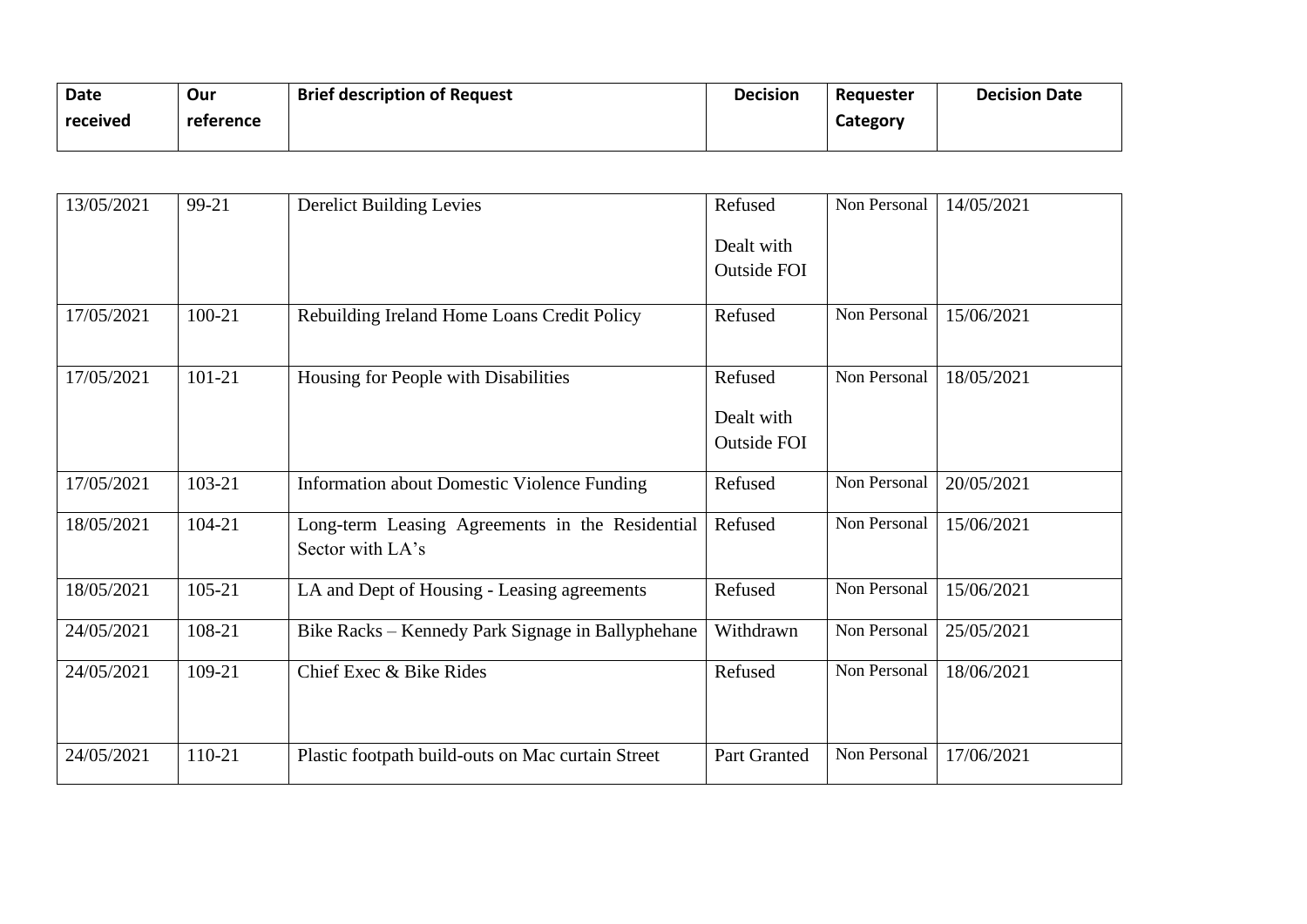| <b>Date</b> | Our       | <b>Brief description of Request</b> | <b>Decision</b> | Requester | <b>Decision Date</b> |
|-------------|-----------|-------------------------------------|-----------------|-----------|----------------------|
| received    | reference |                                     |                 | Category  |                      |
|             |           |                                     |                 |           |                      |

| 24/05/2021 | 112-21 | List of estates in charge by Cork City Council                                       | Refused                                     | Non Personal | 31/05/2021 |
|------------|--------|--------------------------------------------------------------------------------------|---------------------------------------------|--------------|------------|
| 25/05/2021 | 113-21 | No. of FCPN issued on Grand Parade in last 24<br>months to illegally parked vehicles | Granted                                     | Non Personal | 18/06/2021 |
| 31/05/2021 | 114-21 | <b>Cork City Halting Site</b>                                                        | Refused                                     | Non Personal | 25/06/2021 |
| 01/06/2021 | 115-21 | Coolgarten Park, Cork                                                                | Part Granted                                | Non Personal | 29/06/2021 |
| 01/06/2021 | 116-21 | Dog fouling, Traveller Accommodation, Derelict<br><b>Buildings</b>                   | Part Granted                                | Non Personal | 29/06/2021 |
| 08/06/2021 | 118-21 | Dog Fouling,                                                                         | Refused<br>Dealt with<br><b>Outside FOI</b> | Non Personal | 08/06/2021 |
| 08/06/2021 | 119-21 | Correspondence – CCC & Mount Oval Developers                                         | Part Granted                                | Non Personal | 13/07/2021 |
| 09/06/2021 | 120-21 | CCC payments to Caas Ltd & Conor Skehan                                              | Refused                                     | Non Personal | 09/07/2021 |
| 15/06/2021 | 121-21 | Cost of HP Cartridges used by CCC in 2020-2021                                       | Granted                                     | Non Personal | 09/07/2021 |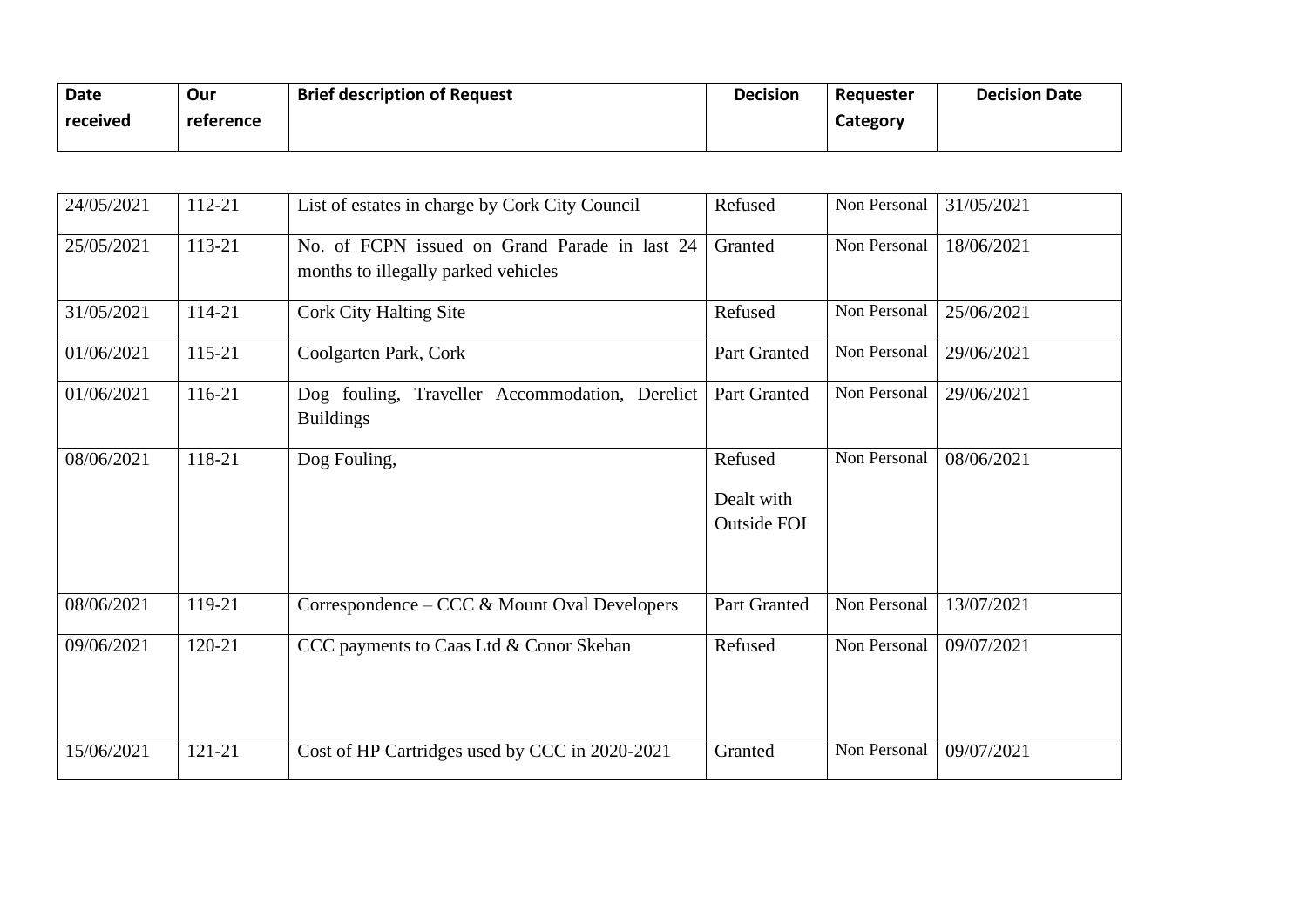| <b>Date</b> | Our       | <b>Brief description of Request</b> | <b>Decision</b> | Reauester | <b>Decision Date</b> |
|-------------|-----------|-------------------------------------|-----------------|-----------|----------------------|
| received    | reference |                                     |                 | Category  |                      |
|             |           |                                     |                 |           |                      |

| 16/06/2021 | 122-21 | Taking in charge Application to CCC by Mount Oval<br>Developers            | Part Granted                                | Non Personal | 08/06/2021 |
|------------|--------|----------------------------------------------------------------------------|---------------------------------------------|--------------|------------|
| 16/06/2021 | 123-21 | CCC & Dept of Housing Local Government &<br>Heritage - Event Centre        | Granted                                     | Non Personal | 13/07/2021 |
| 21/06/2021 | 124-21 | Cost Expenditure by CCC on "Cork 2021"                                     | Refused                                     | Non Personal | 22/06/2021 |
| 22/06/2021 | 125-21 | Traveller Housing Audit 2020-2021Q1 & Minutes of<br>CCC meetings           | Part Granted                                | Non Personal | 09/07/2021 |
| 23/06/2021 | 127-21 | Diversity and Inclusion Training, manuals etc                              | Part Granted                                | Non Personal | 23/07/2021 |
| 23/06/2021 | 128-21 | Diversity and Inclusion Training                                           | Refused<br>Dealt with<br><b>Outside FOI</b> | Non Personal | 23/06/2021 |
| 24/06/2021 | 129-21 | Dangerous Substance, Waste etc Queries                                     | Refused                                     | Non Personal | 20/07/2021 |
| 24/06/2021 | 130-21 | <b>Planning Enforcement Queries</b>                                        | Part Granted                                | Non Personal | 19/07/2021 |
| 28/06/2021 | 132-21 | Anti-Social behaviour Complaints, Noise pollution in<br><b>City Centre</b> | Refused                                     | Non Personal | 22/07/2021 |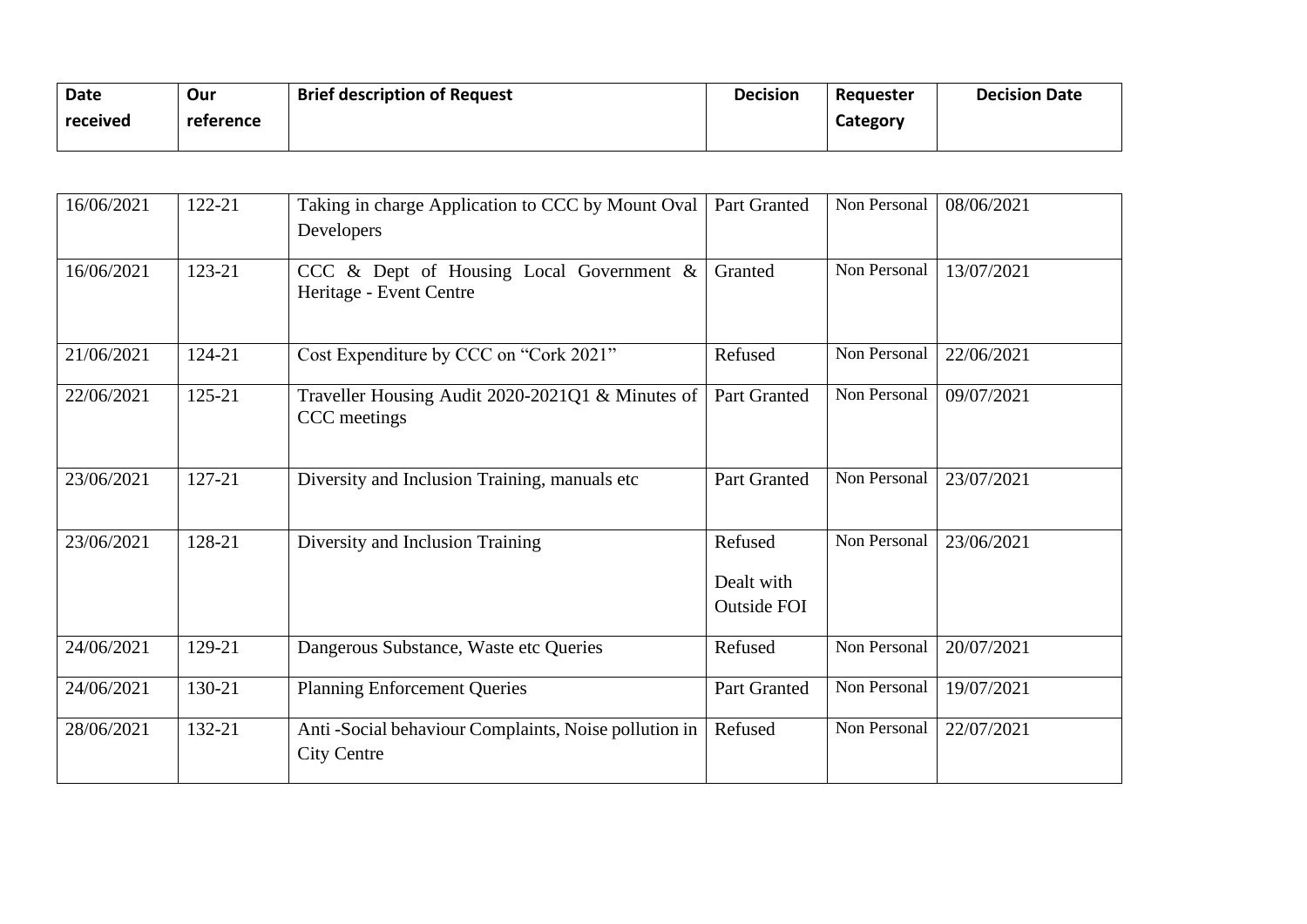| Date     | Our       | <b>Brief description of Request</b> | <b>Decision</b> | Requester | <b>Decision Date</b> |
|----------|-----------|-------------------------------------|-----------------|-----------|----------------------|
| received | reference |                                     |                 | Category  |                      |
|          |           |                                     |                 |           |                      |

| 29/06/2021 | 135-21 | Records relating to government's LGBTQI strategy                        | Refused                              | Non Personal | 23/07/2021 |
|------------|--------|-------------------------------------------------------------------------|--------------------------------------|--------------|------------|
| 30/06/2021 | 136-21 | Info on a Property Folio                                                | Refused                              | Non Personal | 02/07/2021 |
| 01/07/2021 | 137-21 | Records re - acquisitions of derelict properties                        | Refused                              | Non Personal | 27/06/2021 |
| 02/07/2021 | 138-21 | Records re - allocations of apartments/maisonettes to<br>single people  | Refused                              | Non Personal | 09/07/2021 |
| 12/07/2021 | 139-21 | Details re Housing list and categories of Disabilities                  | Refused<br>Dealt with<br>outside FOI | Non Personal | 16/07/2021 |
| 14/07/2021 | 140-21 | Correspondence between CE of CCC and<br><b>Local Government Auditor</b> | Granted                              | Non Personal | 11/08/2021 |
| 14/07/2021 | 141-21 | Correspondence between CCC & Irish Traveller<br>Movement/Pavee point    | Refused                              | Non Personal | 11/08/2021 |
| 21/07/2021 | 143-21 | <b>Addresses of Vacant Housing Units</b>                                | Deemed<br>Refusal                    | Non Personal | 01/09/2021 |
| 23/07/2021 | 144-21 | Records relating to Public events licences granted by<br>LA             | Granted                              | Non Personal | 20/08/2021 |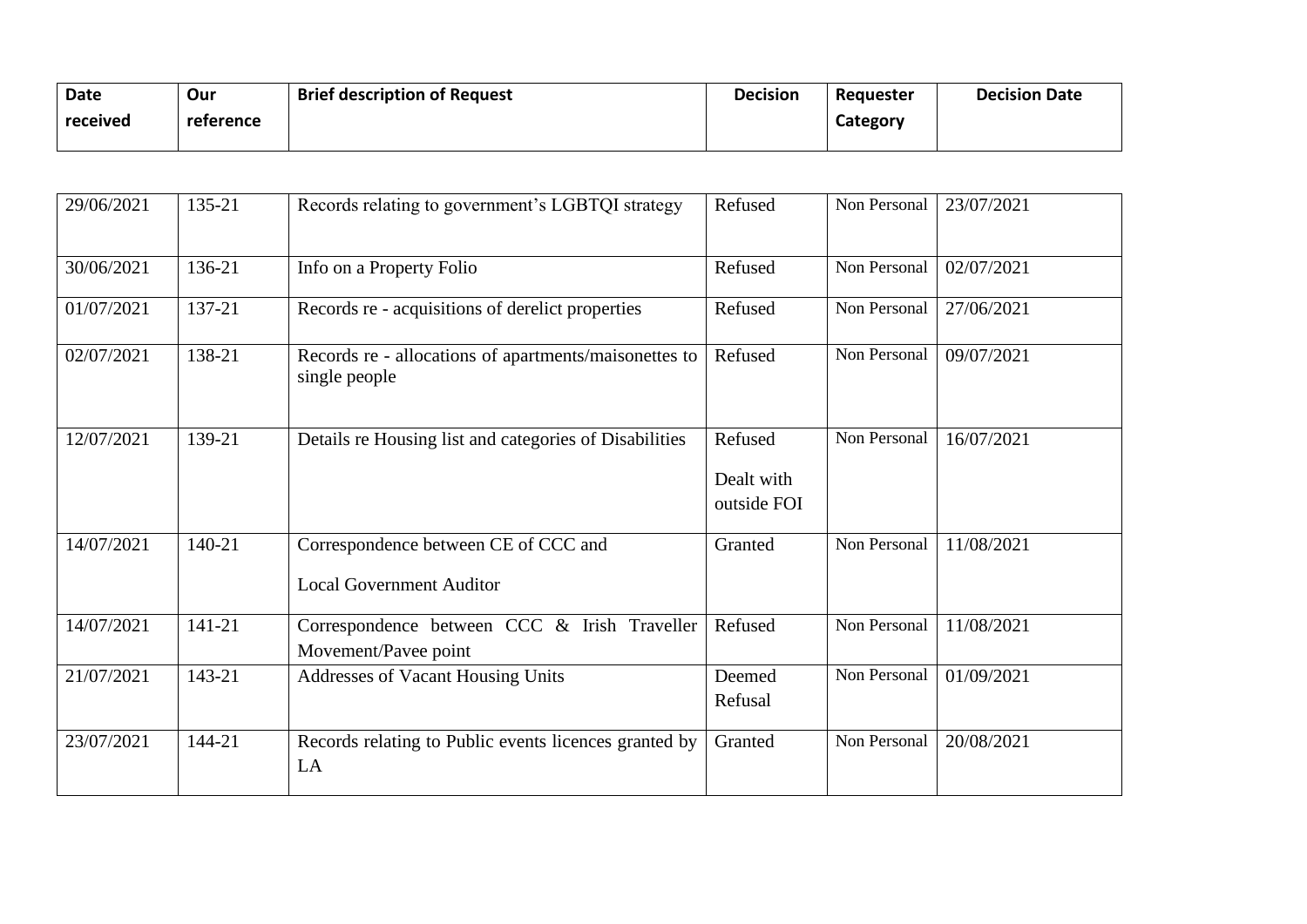| <b>Date</b> | Our       | <b>Brief description of Request</b> | <b>Decision</b> | Requester | <b>Decision Date</b> |
|-------------|-----------|-------------------------------------|-----------------|-----------|----------------------|
| received    | reference |                                     |                 | Category  |                      |
|             |           |                                     |                 |           |                      |

| 23/07/2021 | 145-21 | Records re – development at Besboro, Ballinure,<br><b>Blackrock</b>                   | Part Granted | Non Personal | 20/08/2021 |
|------------|--------|---------------------------------------------------------------------------------------|--------------|--------------|------------|
| 26/07/2021 | 146-21 | Licences issued by CCC for Dangerous Substances<br>2015-2021                          | Refused      | Non Personal | 29/07/2021 |
| 26/07/2021 | 147-21 | Parking permits enforcement of out of date<br>permits 2001-2021                       | Refused      | Non Personal | 29/07/2021 |
| 26/07/2021 | 148-21 | Authorised officers appointed pursuant to Section 3(3)<br>- Control of Horses Act     | Withdrawn    | Non Personal | 05/08/2021 |
| 26/07/2021 | 149-21 | Contracts/correspondence between CCC & 4 Seasons                                      | Withdrawn    | Non Personal | 05/08/2021 |
| 27/07/2021 | 150-21 | Flood risk assessment at Cork City Hall between 1998<br>$-2010$                       | Refused      | Non Personal | 23/08/2021 |
| 27/07/2021 | 151-21 | Official<br>Non-Official<br>for<br>$\&$<br>Traveller<br><b>Sites</b><br>Accommodation | Refused      | Non Personal | 23/08/2021 |
| 28/07/2021 | 152-21 | Potential Illegal Development in Blarney                                              | Refused      | Non Personal | 25/08/2021 |
| 03/08/2021 | 153-21 | <b>Traveller Accommodation Funding</b>                                                | Refused      | Non Personal | 04/08/2021 |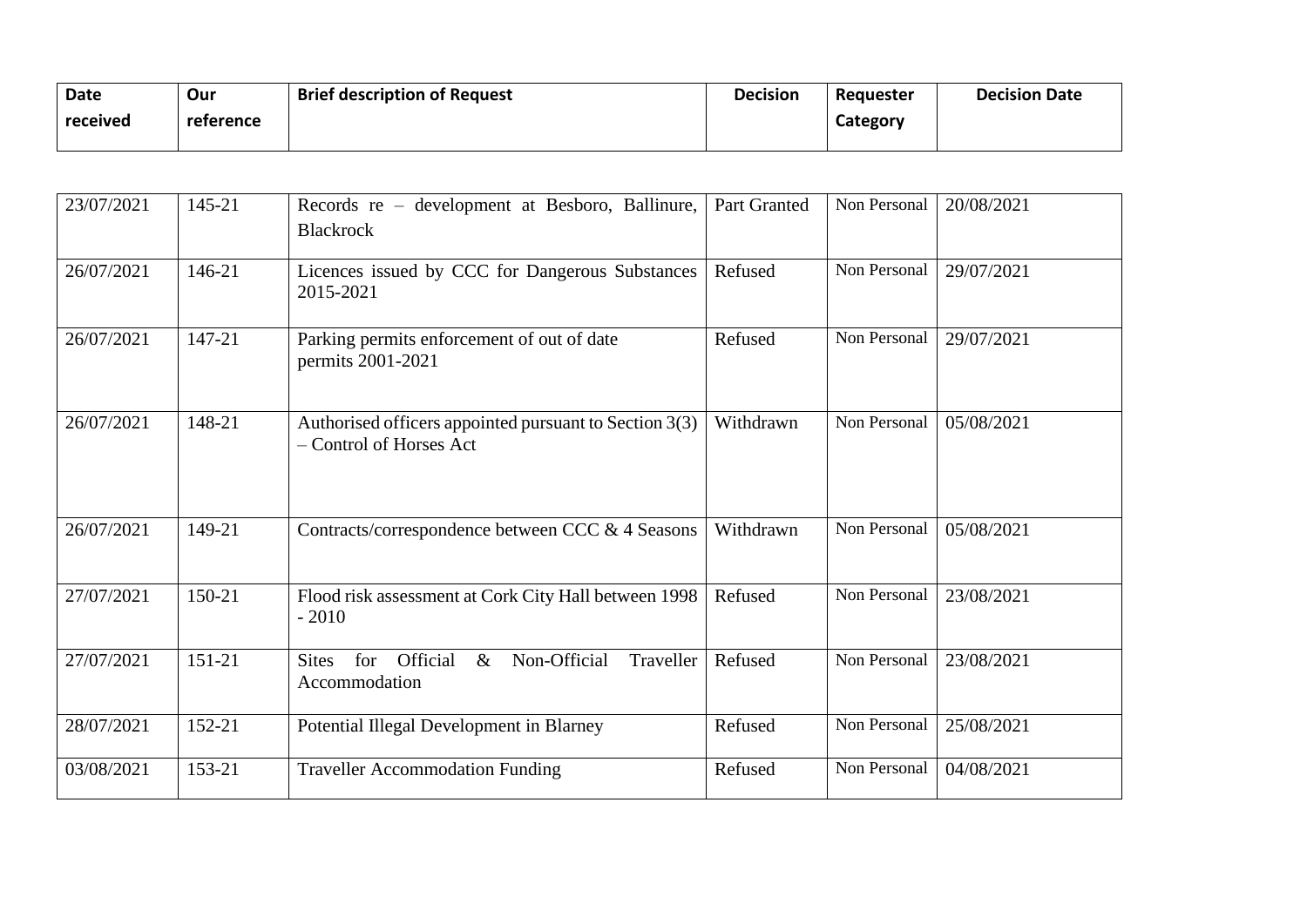| <b>Date</b> | Our       | <b>Brief description of Request</b> | <b>Decision</b> | Requester | <b>Decision Date</b> |
|-------------|-----------|-------------------------------------|-----------------|-----------|----------------------|
| received    | reference |                                     |                 | Category  |                      |
|             |           |                                     |                 |           |                      |

|            |            |                                                                                   | Dealt with   |              |            |
|------------|------------|-----------------------------------------------------------------------------------|--------------|--------------|------------|
|            |            |                                                                                   | outside FOI  |              |            |
| 04/08/2021 | 154-21     | Correspondence between CE of CCC Staff & Live<br><b>Nation</b>                    | Refused      | Non Personal | 21/09/2021 |
| 04/08/2021 | 155-21     | Enforcement complaint                                                             | Part Granted | Non Personal | 31/08/2021 |
| 05/08/2021 | 156-21     | Authorised officers appointed pursuant to Section 3(3)<br>- Control of Horses Act | Refused      | Non Personal | 31/08/2021 |
| 05/08/2021 | 157-21     | Contracts/correspondence between CCC & 4 Seasons<br>Ltd                           | Refused      | Non Personal | 31/08/2021 |
| 05/08/2021 | 159-21     | Part 8 Process for Marina Park                                                    | Granted      | Non Personal | 01/09/2021 |
| 11/08/2021 | 161-21     | Records re Consultation with Access Group                                         | Part Granted | Non Personal | 30/08/2021 |
| 11/08/2021 | $162 - 21$ | Works to be completed by developer at Mount Oval<br>Estate                        | Granted      | Non Personal | 03/09/2021 |
| 12/08/2021 | 163-21     | Special Committee Roads & Transport Minutes                                       | Refused      | Non Personal | 24/08/2021 |
| 13/08/2021 | 164-21     | <b>City Trees</b>                                                                 | Refused      | Non Personal | 03/09/2021 |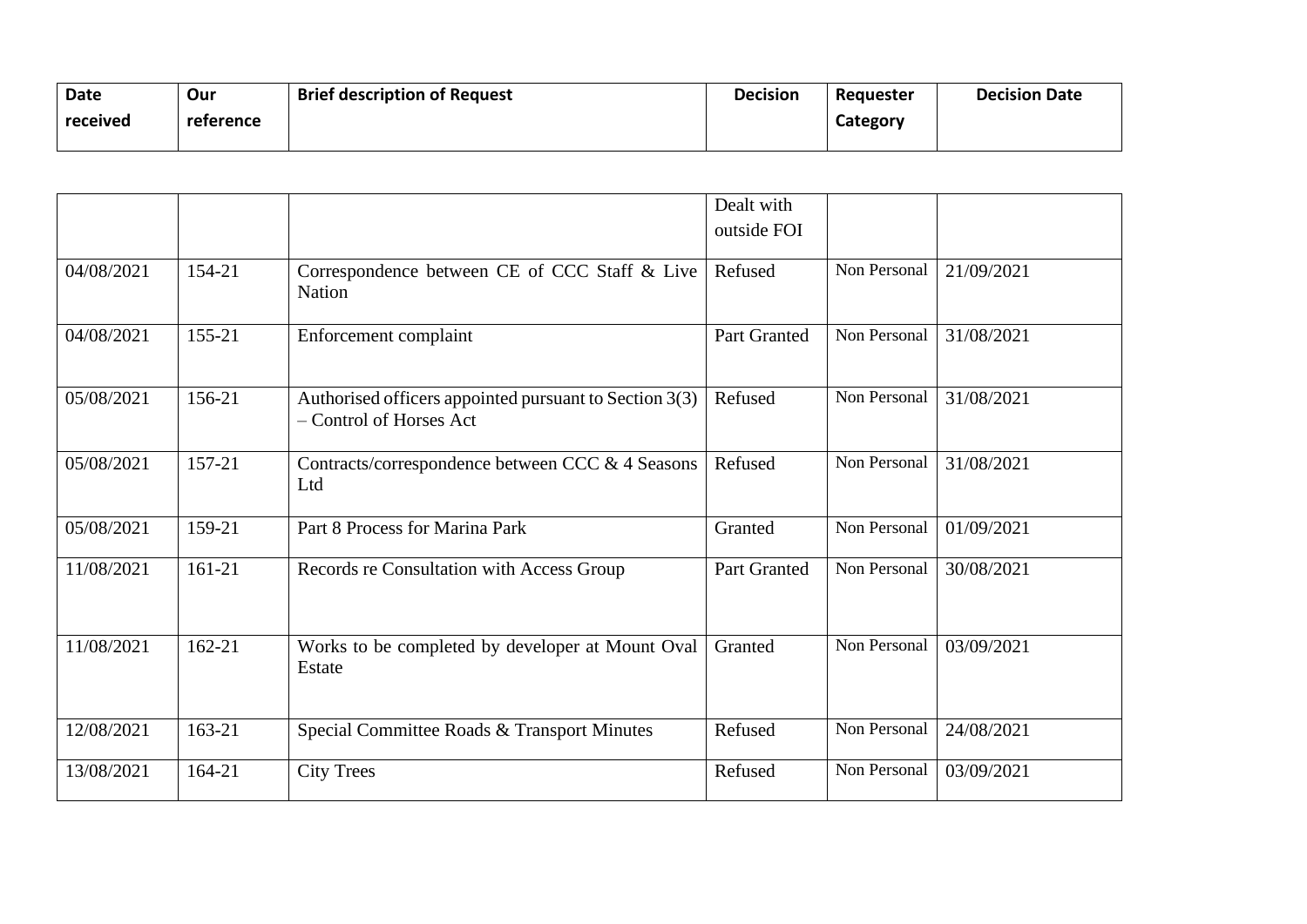| Date     | Our       | <b>Brief description of Request</b> | <b>Decision</b> | Reguester | <b>Decision Date</b> |
|----------|-----------|-------------------------------------|-----------------|-----------|----------------------|
| received | reference |                                     |                 | Category  |                      |
|          |           |                                     |                 |           |                      |

| 13/08/2021 | 165-21 | Sister City Projects - Shanghai                                  | Granted            | Non Personal | 16/09/2021 |
|------------|--------|------------------------------------------------------------------|--------------------|--------------|------------|
| 16/08/2021 | 167-21 | Parking Plaza at Belgrave Place, Wellington Road                 | Refused            | Non Personal | 07/10/2021 |
| 17/08/2021 | 169-21 | Housing Section 10 Notices                                       | Refused            | Non Personal | 23/08/2021 |
| 23/08/2021 | 170-21 | List of retailers registered with CCC for WEEE                   | Refused            | Non Personal | 03/09/2021 |
| 23/08/2021 | 171-21 | Number of Parking permits issued in 2020 - 2021                  | Refused            | Non Personal | 30/08/2021 |
|            |        |                                                                  | Dealt with         |              |            |
|            |        |                                                                  | <b>Outside FOI</b> |              |            |
|            |        |                                                                  |                    |              |            |
| 23/08/2021 | 172-21 | Environmental records of no. of inspectors of WEEE<br>etc in CCC | Refused            | Non Personal | 03/09/2021 |
| 23/08/2021 | 173-21 | Parking fines, weekly, monthly etc 2020-2021                     | Refused            | Non Personal | 30/08/2021 |
|            |        |                                                                  | Dealt with         |              |            |
|            |        |                                                                  | <b>Outside FOI</b> |              |            |
|            |        |                                                                  |                    |              |            |
| 19/08/2021 | 174-21 | <b>Scaffold Licence Record</b>                                   | Part Granted       | Non Personal | 15/09/2021 |
| 23/08/2021 | 176-21 | Contracts/invoices relating to<br>maintenance<br>at              | Refused            | Non Personal | 13/10/2021 |
|            |        | Traveller specific Accommodation                                 |                    |              |            |
| 24/08/2021 | 177-21 | Flood Risk Assessment 2010 onwards                               | Refused            | Non Personal | 16/09/2021 |
| 24/08/2021 | 179-21 | Records - Handling of FOI                                        | Granted            | Non Personal | 16/09/2021 |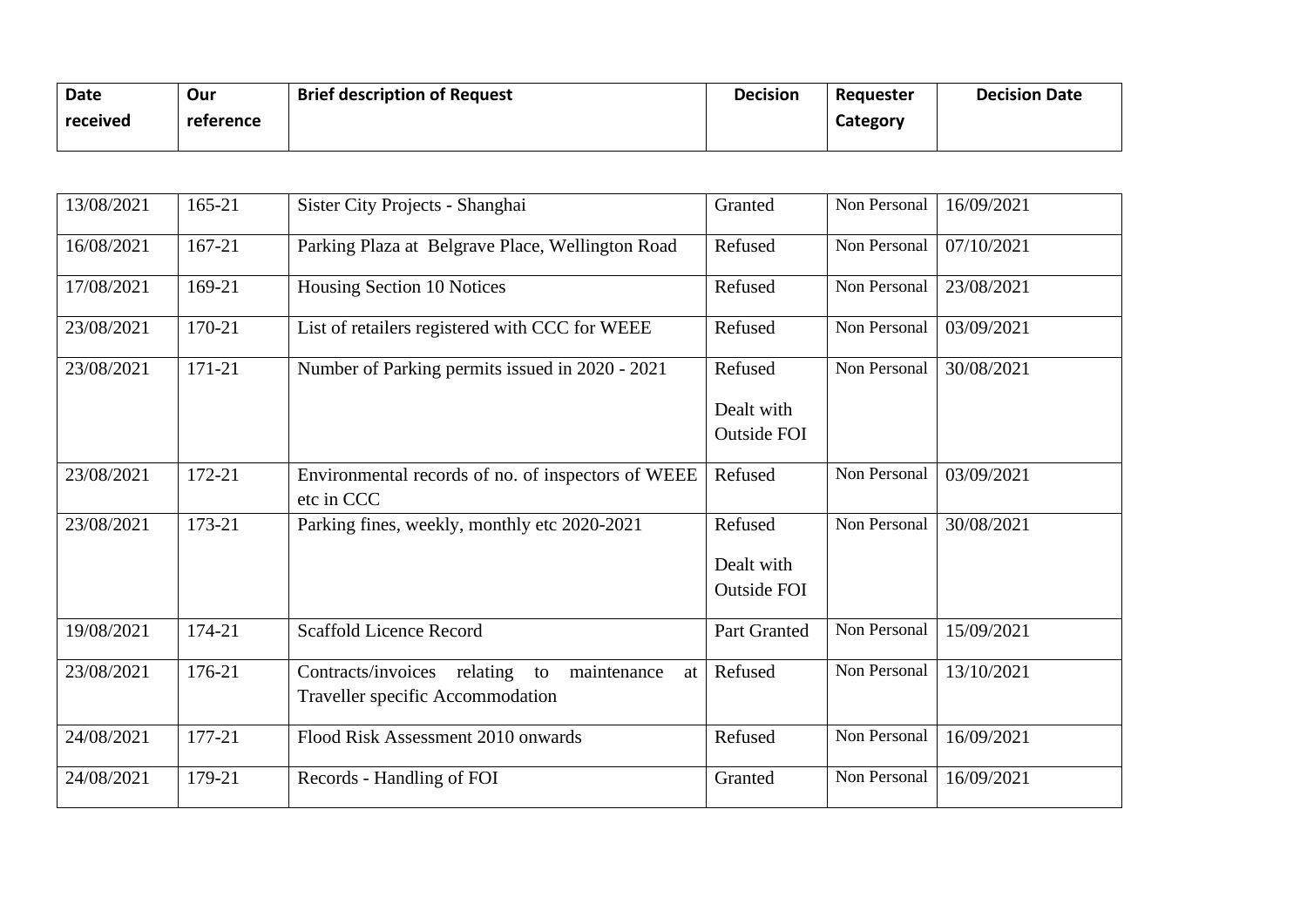| Date     | Our       | <b>Brief description of Request</b> | <b>Decision</b> | Requester | <b>Decision Date</b> |
|----------|-----------|-------------------------------------|-----------------|-----------|----------------------|
| received | reference |                                     |                 | Category  |                      |
|          |           |                                     |                 |           |                      |

| 24/08/2021 | 180-21 | <b>Outsourcing of Parking Services</b>                                                      | Refused            | Non Personal | 30/08/2021 |
|------------|--------|---------------------------------------------------------------------------------------------|--------------------|--------------|------------|
|            |        |                                                                                             | Dealt with         |              |            |
|            |        |                                                                                             | <b>Outside FOI</b> |              |            |
| 25/08/2021 | 181-21 | Section 10 Notices in Housing                                                               | Refused            | Non Personal | 16/09/2021 |
| 27/08/2021 | 182-21 | <b>Complaints re Traveller Accommodation</b>                                                | Refused            | Non Personal | 07/10/2021 |
| 27/08/2021 | 183-21 | Behaviour & Attitudes Polling Surveys, 2020 & 2021                                          | Granted            | Non Personal | 16/09/2021 |
| 30/08/2021 | 184-21 | Vacant Housing units owned or leased by CCC                                                 | Refused            | Non Personal | 07/09/2021 |
| 30/08/2021 | 185-21 | LED Streetlights – Correspondence $2020 \& 2021$                                            | Refused            | Non Personal | 01/10/2021 |
| 01/09/2021 | 186-21 | CCC local election areas of registered WEEE depots<br>for the years 2015 to 2021 inclusive. | Refused            | Non Personal | 10/09/2021 |
| 30/09/2021 | 187-21 | Antisocial Behaviour in housing estates - March<br>2021 to date.                            | Refused            | Non Personal | 02/11/2021 |
| 06/09/2021 | 189-21 | Escooters - Claims                                                                          | Granted            | Non Personal | 04/10/2021 |
| 06/09/2021 | 190-21 | Artworks Commissioned/Purchased from 2016 to<br>2021                                        | Refused            | Non Personal | 17/09/2021 |
| 07/09/2021 | 191-21 | Correspondence - City Trees - Jan 2020 - Sept 2021                                          | Refused            | Non Personal | 04/10/2021 |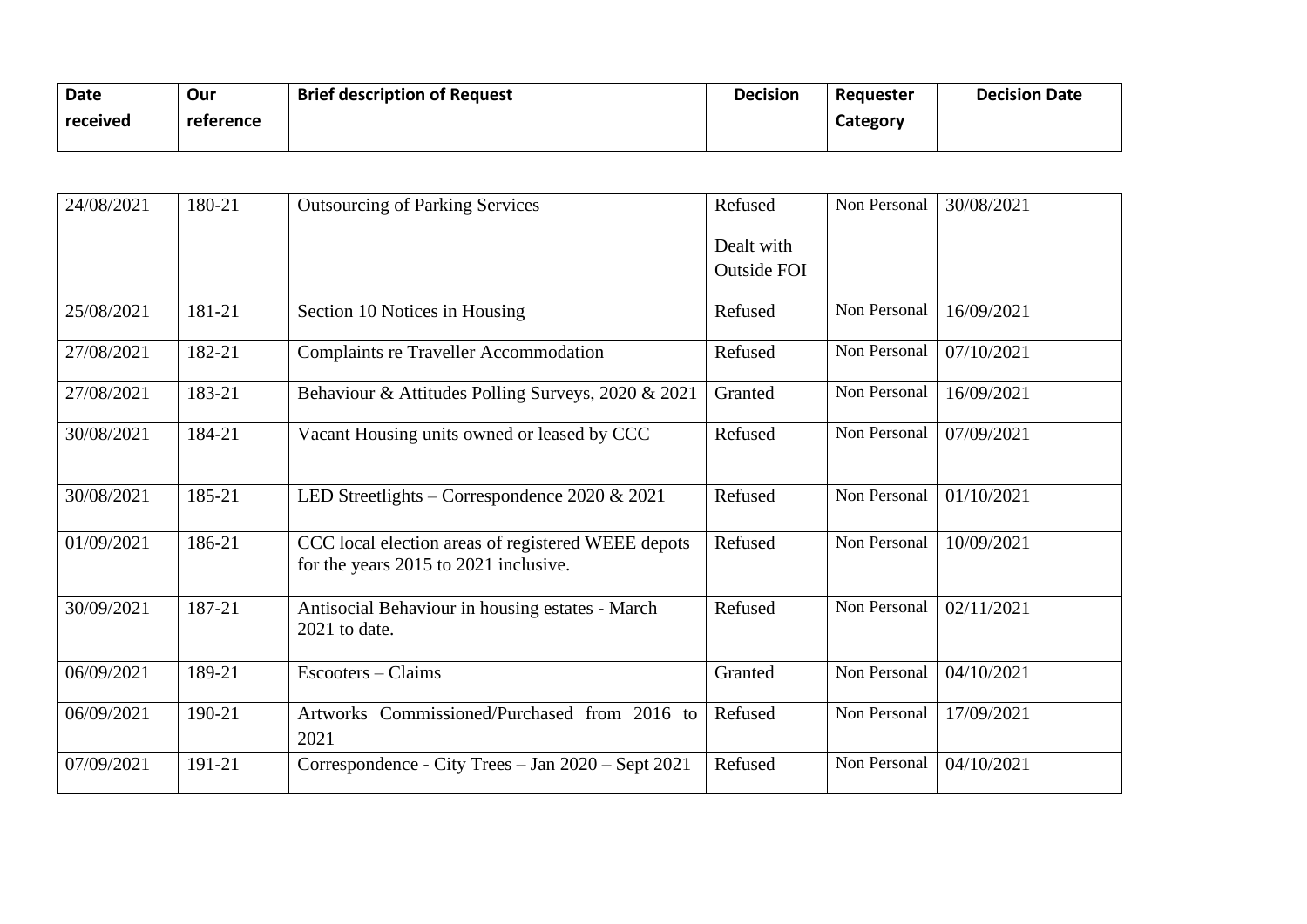| Date     | Our       | <b>Brief description of Request</b> | <b>Decision</b> | Requester | <b>Decision Date</b> |
|----------|-----------|-------------------------------------|-----------------|-----------|----------------------|
| received | reference |                                     |                 | Category  |                      |
|          |           |                                     |                 |           |                      |

| 08/09/2021 | 192-21 | Records of traffic calming motions passed in regard<br>to Orrery road in Cork City | Refused      | Non Personal | 14/09/2021 |
|------------|--------|------------------------------------------------------------------------------------|--------------|--------------|------------|
| 10/09/2021 | 193-21 | Records of a Building contract in 1998                                             | Refused      | Non Personal | 16/09/2021 |
| 10/09/2021 | 195-21 | Taking in Charge in Mount Oval Cork City Council                                   | Part Granted | Non Personal | 07/10/2021 |
| 13/09/2021 | 196-21 | Parking Spaces - Cork City & Morrison's Quay                                       | Part Granted | Non Personal | 07/10/2021 |
| 13/09/2021 | 197-21 | register, assessment, and removal etc<br>Asbestos<br>records                       | Refused      | Non Personal | 26/10/2021 |
| 14/09/2021 | 199-21 | Records of Funding between CCC and Dept of<br>Housing to Housing Maintenance       |              | Non Personal |            |
| 16/09/2021 | 200-21 | Records of Correspondence on 'City Trees' between<br>$CCC & NTA$ Funding           | Refused      | Non Personal | 15/10/2021 |
| 17/09/2021 | 202-21 | Warrants issued re Control of Horses, 2010 to date                                 | Refused      | Non Personal | 15/10/2021 |
| 17/09/2021 | 203-21 | Records of Tender Docs & Correspondence - 4<br>seasons Promotions Ltd & TAU        | Refused      | Non Personal | 19/10/2021 |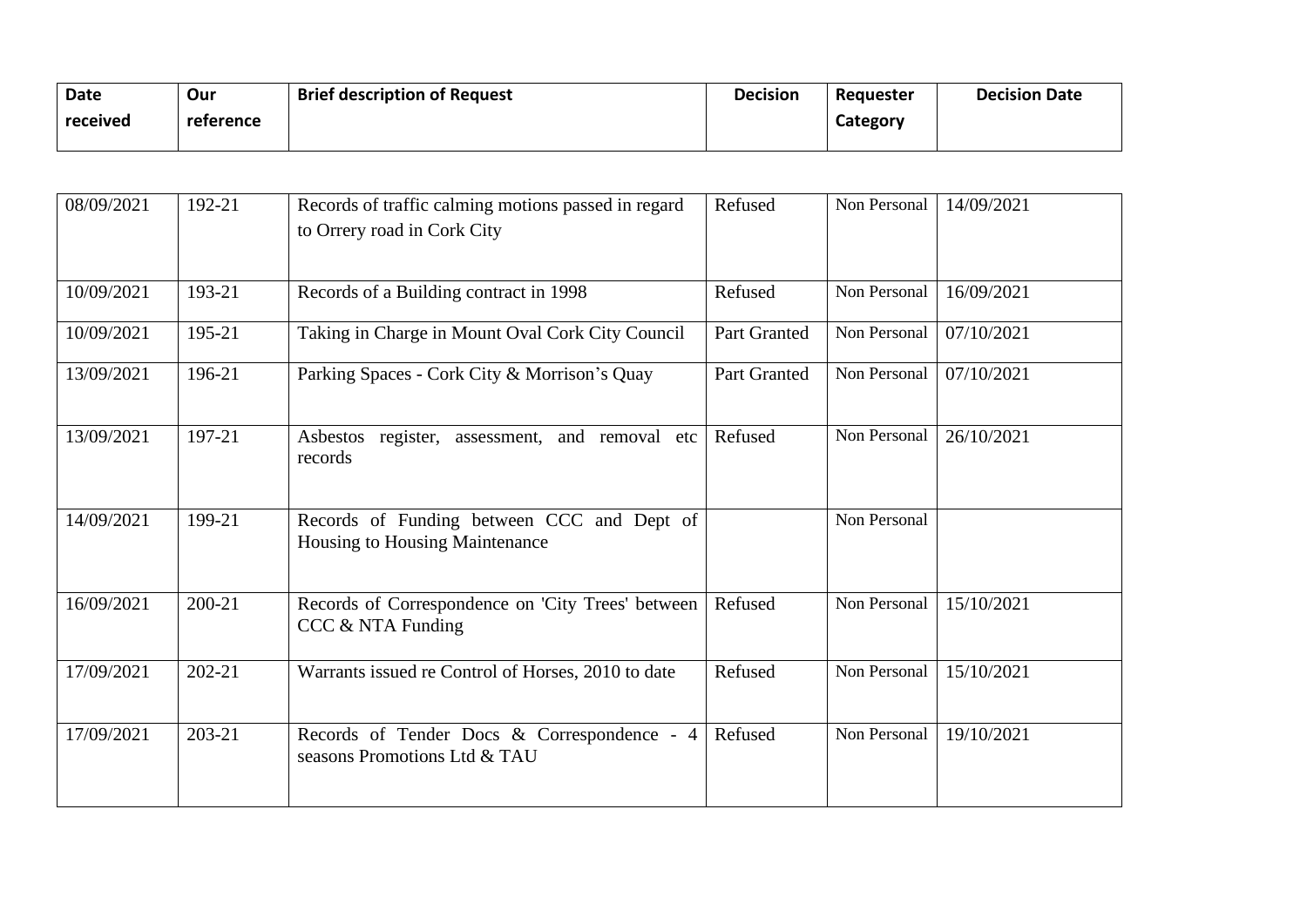| Date     | Our       | <b>Brief description of Request</b> | <b>Decision</b> | Requester | <b>Decision Date</b> |
|----------|-----------|-------------------------------------|-----------------|-----------|----------------------|
| received | reference |                                     |                 | Category  |                      |
|          |           |                                     |                 |           |                      |

| 17/09/2021 | 204-21 | Records of Permit applications for outdoor dining on<br><b>Prince's Street</b>                       | Part Granted                                | Non Personal | 13/10/2021 |
|------------|--------|------------------------------------------------------------------------------------------------------|---------------------------------------------|--------------|------------|
| 21/09/2021 | 205-21 | Records Money paid out by CCC for Homeless people<br>in 2020                                         | Refused<br>Dealt with<br><b>Outside FOI</b> | Non Personal | 21/09/2021 |
| 20/09/2021 | 206-21 | <b>Road Safety Report</b>                                                                            | Refused                                     | Non Personal | 27/09/2021 |
| 24/09/2021 | 207-21 | Records on payments by CCC to suppliers of goods<br>and services                                     | Part Granted                                | Non Personal | 21/10/2021 |
| 27/09/2021 | 208-21 | CEO's Report-Springville<br><b>Bulls</b><br>House,<br>Lane,<br><b>Blackrock Road - Part 8</b>        | Part Granted                                | Non Personal | 22/10/2021 |
| 28/09/2021 | 209-21 | Records of Correspondence - fire safety issues in<br>homes/housing for CCC                           | Granted                                     | Non Personal | 08/11/2021 |
| 29/09/2021 | 210-21 | Springville on www.corkcity.ie<br>All articles re:<br>website                                        | Refused<br>Dealt with<br><b>Outside FOI</b> | Non Personal | 30/09/2021 |
| 01/10/2021 | 211-21 | Records of Councillor's Expenditure 2020 & 2021,<br>Cycle Lanes 2020 - Correspondence & complaints - | Refused                                     | Non Personal | 02/11/2021 |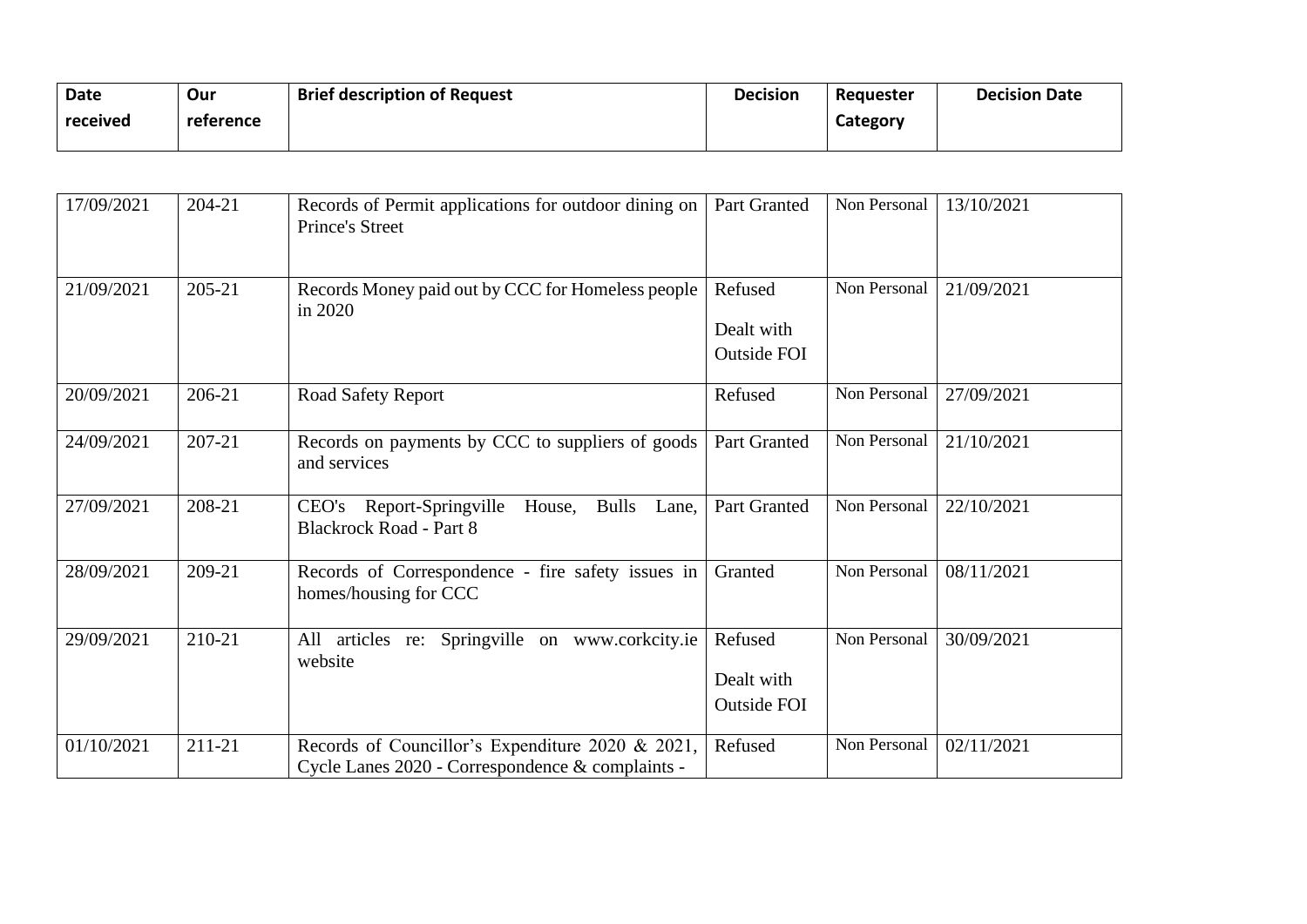| Date     | Our       | <b>Brief description of Request</b> | <b>Decision</b> | Requester | <b>Decision Date</b> |
|----------|-----------|-------------------------------------|-----------------|-----------|----------------------|
| received | reference |                                     |                 | Category  |                      |
|          |           |                                     |                 |           |                      |

| 06/10/2021 | 213-21     | Records of Residential units owned by CCC, leased or<br>vacant                  | Refused<br>Dealt with<br>outside FOI | Non Personal | 07/10/2021 |
|------------|------------|---------------------------------------------------------------------------------|--------------------------------------|--------------|------------|
| 06/10/2021 | 214-21     | Coroner Inquests & Correspondence from 2016 -2020                               | Refused                              | Non Personal | 15/10/2021 |
| 12/10/2021 | 218-21     | Records re Financial benefits of preparing for a Zero<br>Carbon Economy         | Refused<br>Dealt with<br>outside FOI | Non Personal | 12/10/2021 |
| 13/10/2021 | 219-21     | Planning Permissions and Complaints regarding Data<br>centres                   | Refused                              | Non Personal | 15/10/2021 |
| 14/10/2021 | $221 - 21$ | Records of Amount spent on street cleaning & litter<br>since Jan '21 to present | Refused<br>Dealt with<br>outside FOI | Non Personal | 18/10/2021 |
| 21/10/2021 | 223-21     | Records regarding 3 buildings                                                   | Part Granted                         | Non Personal | 24/11/2021 |
| 04/11/2021 | 226-21     | <b>Record of Processing Activities</b>                                          | Granted                              | Non Personal | 08/12/2021 |
| 08/11/2021 | 227-21     | Records of Correspondence with City Coroner                                     | Refused                              | Non Personal | 01/12/2021 |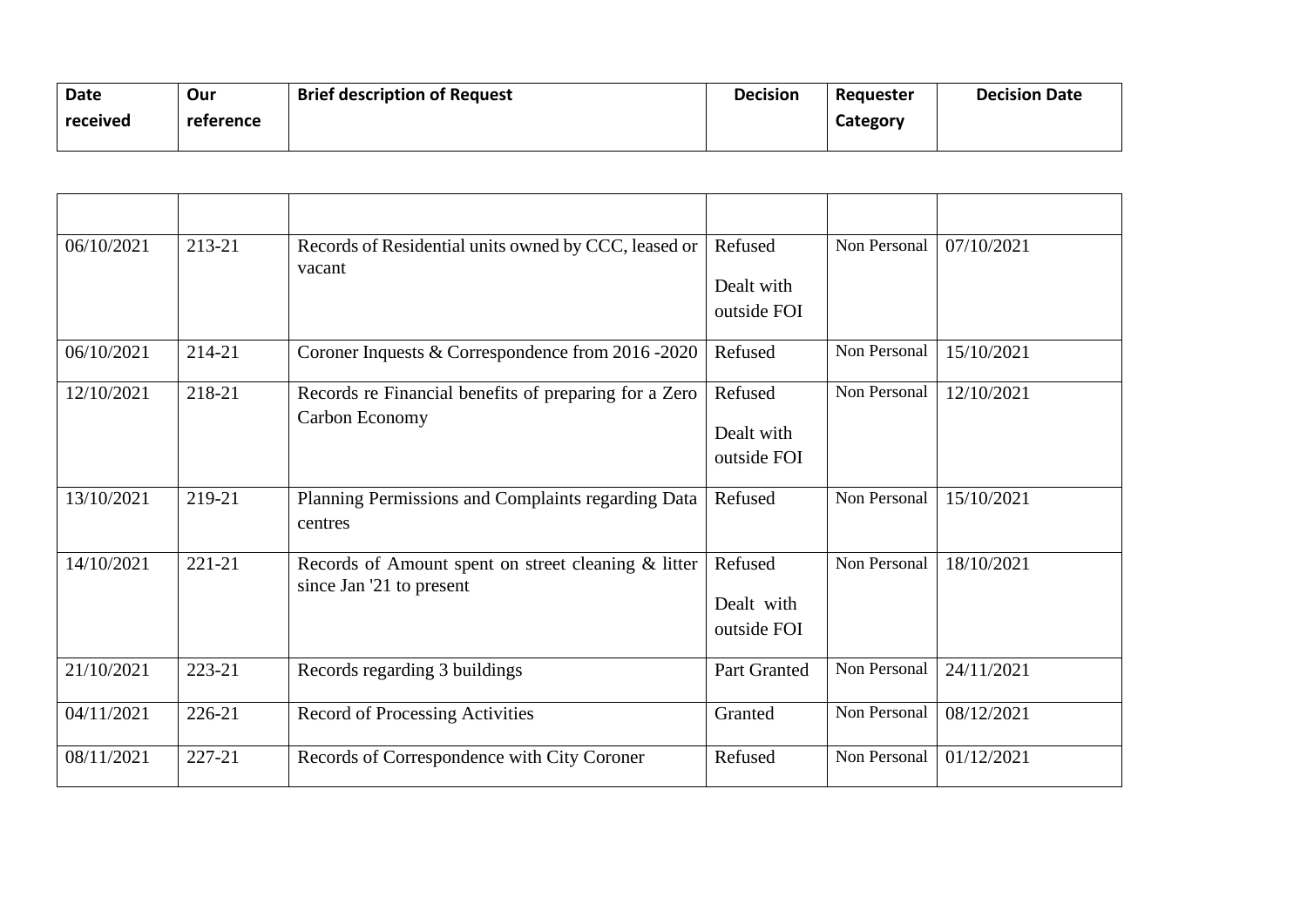| <b>Date</b> | Our       | <b>Brief description of Request</b> | <b>Decision</b> | Requester | <b>Decision Date</b> |
|-------------|-----------|-------------------------------------|-----------------|-----------|----------------------|
| received    | reference |                                     |                 | Category  |                      |
|             |           |                                     |                 |           |                      |

| 12/11/2021 | 229-21 | Reports on Implementation of Cork Cycle Network<br>Plan                                      | Refused                              | Non Personal | 10/12/2021 |
|------------|--------|----------------------------------------------------------------------------------------------|--------------------------------------|--------------|------------|
| 12/11/2021 | 230-21 | Removal of 'Wands' in City Centre cycle lanes                                                | Part Granted                         | Non Personal | 20/12/2021 |
| 17/11/21   | 233-21 | Records on Water pollution & Good Agriculture<br>practice for Protection of waters           | Refused                              | Non Personal | 31/12/2022 |
| 15/11/2021 | 234-21 | Records of Complaints on cycle lanes, potholes &<br>damages paid, derelict sites levy's, etc | Withdrawn                            | Non Personal | 25/11/2021 |
| 17/11/2021 | 235-21 | Minutes of Audit Committee meetings, 2014 - 2018                                             | Granted                              | Non Personal | 17/12/2021 |
| 01/12/2021 | 242-21 | Correspondence between CCC & 4<br>Seasons<br>Promotions Ltd 2020-2021                        | Withdrawn                            | Non Personal | 19/01/2022 |
| 02/12/2021 | 244-21 | Records of Complaints & works carried out at<br>Washington Street junction in Cork City      | Withdrawn                            | Non Personal | 04/01/2022 |
| 08/12/2021 | 247-21 | Monies<br>Cork<br>invested<br>from<br>Economic<br>in<br>Development Fund                     | Granted                              | Non Personal | 07/01/2022 |
| 09/12/2021 | 248-21 | Records of Salaries in different grades in CCC                                               | Refused<br>Dealt with<br>outside FOI | Non Personal | 09/12/2021 |
| 16/12/2021 | 249-21 | Records of accidents in CCC buildings                                                        | Part Granted                         | Non Personal | 13/01/2022 |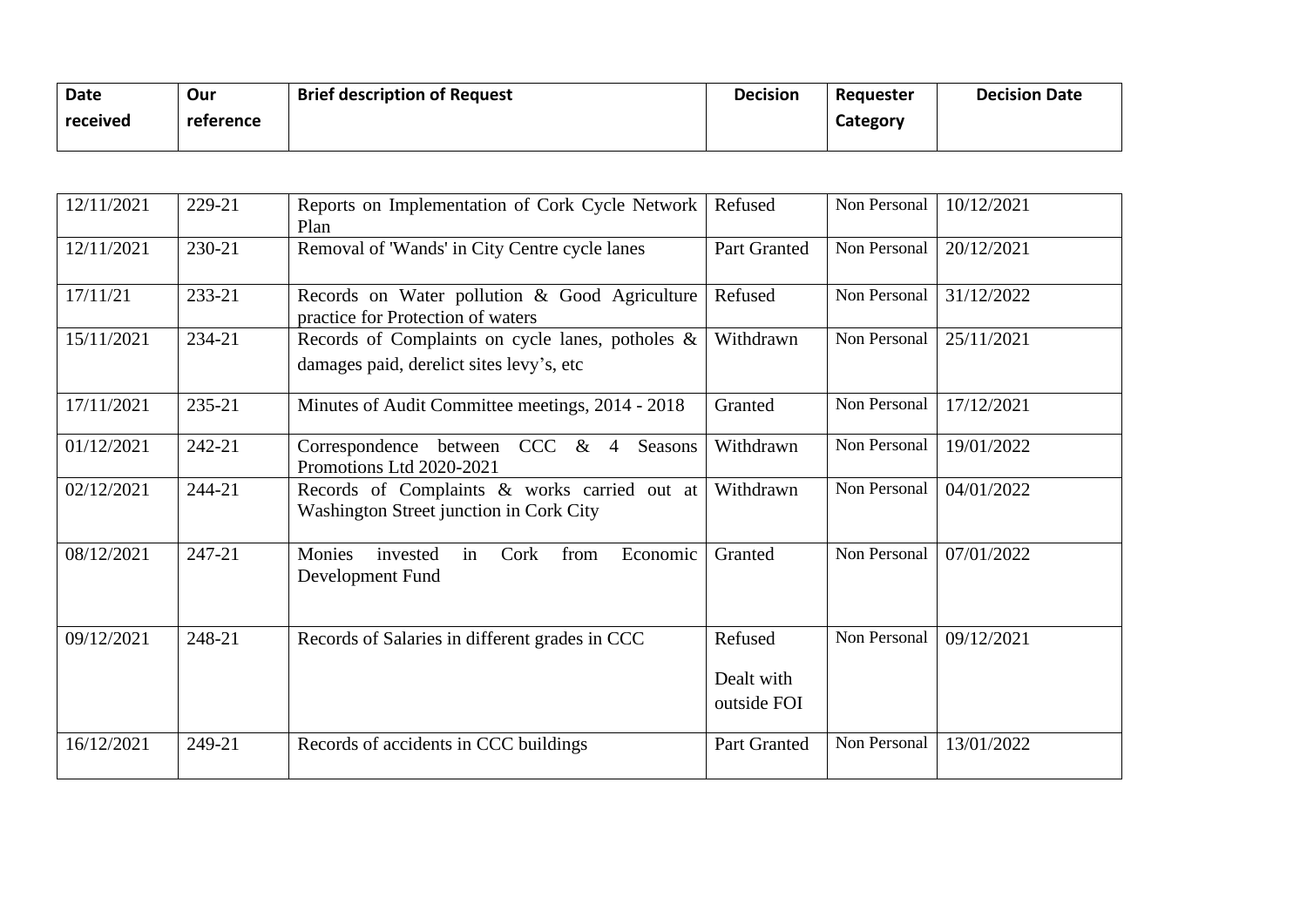| Date     | Our       | <b>Brief description of Request</b> | <b>Decision</b> | Requester | <b>Decision Date</b> |
|----------|-----------|-------------------------------------|-----------------|-----------|----------------------|
| received | reference |                                     |                 | Category  |                      |
|          |           |                                     |                 |           |                      |

| 09/12/2021 | 250-21 | Spending on Low Value Purchase cards                                  | Withdrawn                            | Non Personal | 14/02/2022 |
|------------|--------|-----------------------------------------------------------------------|--------------------------------------|--------------|------------|
| 10/12/2021 | 251-21 | Lobbying Records                                                      | Part Granted                         | Non Personal | 07/01/2022 |
| 10/12/2021 | 252-21 | Cost to CCC of metal shuttering for vacant and<br>derelict properties | Refused<br>Dealt with<br>outside FOI | Non Personal | 10/12/2021 |
| 14/12/2021 | 254-21 | Parking fine records                                                  | Refused<br>Dealt with<br>outside FOI | Non Personal | 10/12/2021 |
| 14/12/2021 | 255-21 | Dangerous Parking                                                     | Refused<br>Dealt with<br>outside FOI | Non Personal | 14/12/2021 |
| 10/12/2021 | 256-21 | Records regarding Cycle route/design at Albert Quay<br>/Victoria Road | Part Granted                         | Non Personal | 04/02/2022 |
| 15/12/2021 | 257-21 | Chewing gum fines                                                     | Refused<br>Dealt with<br>outside FOI | Non Personal | 17/12/2021 |